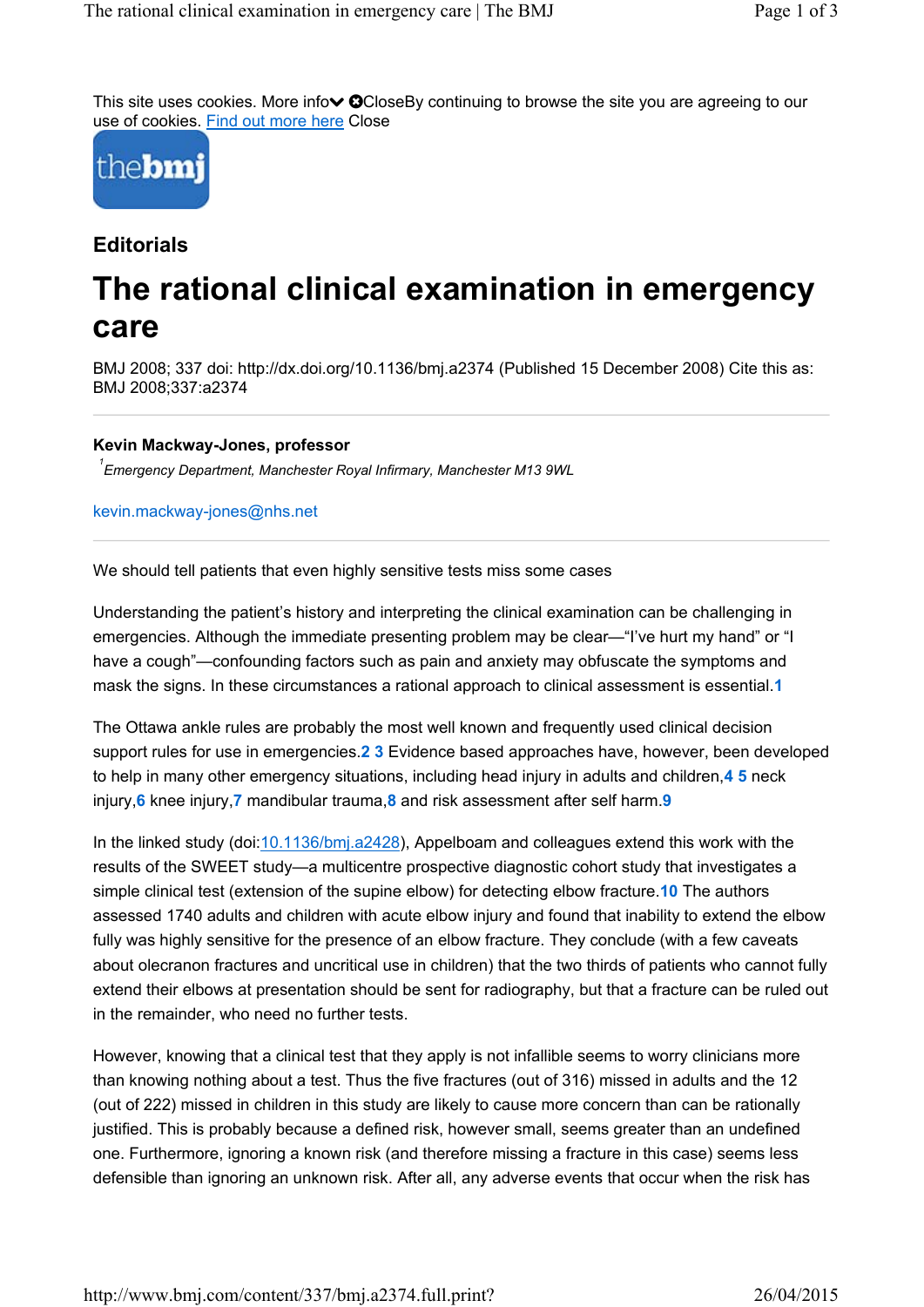not been quantified can always be attributed to the inevitability of occasional errors of even expert clinical judgment.

This highlights a serious point. If we are to progress and accept the consequences of rational clinical examination, we need to define how much risk we are willing to accept on our patients' behalf—in other words, how much risk we interpret as no significant risk. In emergency practice, a clinical or laboratory test with 95% sensitivity is often considered to be sensitive enough that a negative test rules out the target condition. By this measure the elbow extension test is easily fit for purpose. At this level of sensitivity we know that 5% of patients with the target condition will have a negative test, but we don't usually say that to patients or think it ourselves. Thus when the 5% chance comes about it is usually seen as an error by the clinicians and the patient.

The level of risk that we accept needs careful consideration to reflect both the clinical consequence of a missed diagnosis and the views of patients. Missing a myocardial infarction is clearly worse from a clinician's perspective than missing a fracture, particularly one with little functional effect. However it is not clear whether patients have the same view—they may expect a clinician to diagnose both conditions with equal certainty. The authors of the SWEET study state that to be clinically acceptable as a single test to rule out elbow fracture, the elbow extension test should have a sensitivity of 99%. They certainly set themselves a hard target—higher than the 97.6% pooled sensitivity of the widely used Ottawa ankle and foot rules.**11** They have been sensibly pragmatic in their conclusions in the face of a measured sensitivity of 98.4%.

But how should we communicate our decisions based on rational clinical examinations, such as the elbow extension test, to our patients? Do we say "You don't need an x ray because you have no fracture," or do we phrase our statements in a more measured way by introducing an appropriate element of doubt? This last approach is certainly more honest and will avoid later accusations of error, but it is more likely to result in an immediate demand for further tests.

The authors of the SWEET study are to be congratulated on extending the reach of the rational examination to the acutely injured elbow. As we apply this and other tools to our patients we should start to view emergency medical practice more as a means of managing risk rather than of making a diagnosis. We then need to share and communicate this with our patients in a way they understand and accept.

# **Notes**

**Cite this as:** *BMJ* 2008;337:a2374

## **Footnotes**

- Research, doi:10.1136/bmj.a2428
- Competing interests: None declared.
- Provenance and peer review: Commissioned; not externally peer reviewed.

### **References**